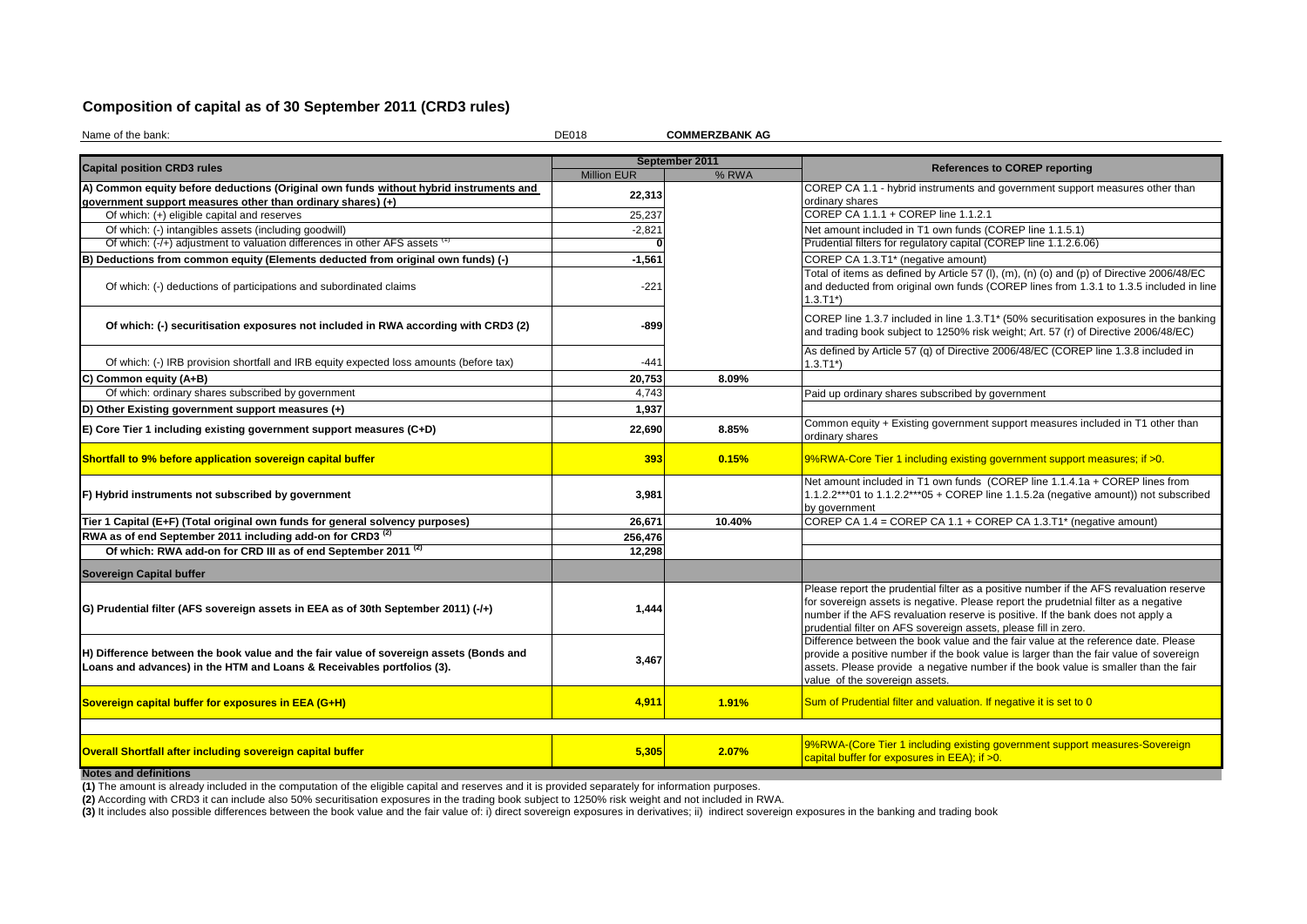Name of the bank: **DE018 COMMERZBANK AG**

|                                                                                                                           |                | value gross of provisions) (1)                                                                               |                                                                                                                 | <b>NET DIRECT POSITIONS</b><br>GROSS DIRECT LONG EXPOSURES (accounting   (gross of provisions and write-off exposures (long) net of cash short position of sovereign debt to<br>other counterparties only where there is maturity matching) <sup>(1)</sup> |                                                                                                             |                                                                                                             | <b>DIRECT SOVEREIGN</b><br><b>EXPOSURES IN</b><br><b>DERIVATIVES<sup>(1)</sup></b>                             | <b>INDIRECT SOVEREIGN</b><br>EXPOSURES <sup>(3)</sup><br>(on and off balance sheet)                                | <b>Memo Item</b>                                                                                                   | Provisions and<br>write-off on                                                                                                          | <b>Prudential filter</b><br>AFS sovereign asset                       | Reserve<br>AFS sovereign assets                                                                            | Fair value of Cash<br>flow and fair value                                                                     |                                                                                                                  |
|---------------------------------------------------------------------------------------------------------------------------|----------------|--------------------------------------------------------------------------------------------------------------|-----------------------------------------------------------------------------------------------------------------|------------------------------------------------------------------------------------------------------------------------------------------------------------------------------------------------------------------------------------------------------------|-------------------------------------------------------------------------------------------------------------|-------------------------------------------------------------------------------------------------------------|----------------------------------------------------------------------------------------------------------------|--------------------------------------------------------------------------------------------------------------------|--------------------------------------------------------------------------------------------------------------------|-----------------------------------------------------------------------------------------------------------------------------------------|-----------------------------------------------------------------------|------------------------------------------------------------------------------------------------------------|---------------------------------------------------------------------------------------------------------------|------------------------------------------------------------------------------------------------------------------|
| Residual Maturity                                                                                                         | Country        |                                                                                                              | of which: loans and<br>advances in the HTM<br>and Loans and<br>receivables portfolios                           |                                                                                                                                                                                                                                                            | of which: Available for<br>sale financial assets<br>(AFS)                                                   | of which: Financial assets<br>designated at fair value<br>through profit or loss<br>(FVO)                   | of which: Financial assets<br>held for trading <sup>(2)</sup>                                                  | Net position at fair values<br>(Derivatives with positive fair<br>value + Derivatives with<br>negative fair value) | Net position at fair values<br>(Derivatives with positive fair<br>value + Derivatives with<br>negative fair value) | Nominal Value<br><b>Debt securities</b><br>in HTM and Loans<br>and Receivables<br>portfolios                                            | Sovereign assets<br>(loans, advances<br>and debt securities)<br>$(+)$ | (including the fair<br>alue of Cash flow and<br>fair value hedging<br>contracts)<br>$(+/-)$ <sup>(4)</sup> | gross the fair value of<br>Cash flow and fair<br>value hedging<br>contracts)<br>$(+/-)$ <sup>(4)</sup>        | edging contracts or<br>AFS sovereign<br>assets<br>$(+/-)$ <sup>(4)</sup>                                         |
| $\frac{3M}{1Y}$<br>가 있습니다.<br>지역 이 지                                                                                      | Austria        | 165<br>$\overline{0}$<br>$\overline{2}$<br>185<br>174<br>9<br>755<br>1,290                                   | 165<br>$\Omega$<br>$\mathbf 0$<br>3<br>$\mathbf{Q}$<br>416<br>600                                               | 165<br>$^{\circ}$<br>$\overline{\phantom{a}}$<br>163<br>164<br>$\overline{7}$<br>$\frac{752}{1,251}$                                                                                                                                                       | $\mathbf 0$<br>$\Omega$<br>$\Omega$<br>$\overline{0}$<br>93<br>$^{\circ}$<br>197<br>290                     | $^{\circ}$<br>$\Omega$<br>$\Omega$<br>$^{\circ}$<br>$\alpha$<br>$\Omega$<br>$\Omega$                        | $\mathbf 0$<br>$^{\circ}$<br>$\overline{1}$<br>160<br>11<br>$^{\circ}$<br>$\mathbf{0}$<br>172                  | 6<br>∍<br>56<br>-12<br>-10<br>18<br>81                                                                             | $^{\circ}$<br>╖<br>$\overline{0}$<br>-1<br>╖<br>╖<br>᠊ᢐ<br>$-1$                                                    | 0<br>ი<br>$\overline{0}$<br>π<br>41<br>π<br>139<br>179                                                                                  | n.                                                                    | 0<br>n<br>$\overline{0}$<br>π<br>Ο<br>'n<br>$\overline{11}$<br>11                                          | ᠊᠐<br>$\overline{0}$<br>╖<br>᠊᠐<br>न<br>-24<br>$-24$                                                          | n<br>$\overline{0}$<br>π<br>Ο<br>-1<br>-34<br>$-35$                                                              |
| ┋ ≌≒≿⋨⋩<br>$\frac{15Y}{Tot}$                                                                                              | Belgium        | 20<br>68<br>-8<br>90<br>109<br>$\overline{2}$<br>253<br>548                                                  | $\overline{0}$<br>59<br>$\overline{0}$<br>$\circ$<br>30<br>$^{\circ}$<br>$^{\circ}$<br>89                       | $20 -$<br>68<br>$\overline{4}$<br>87<br>108<br>$\overline{1}$<br>251<br>540                                                                                                                                                                                | $\Omega$<br>$\mathbf{0}$<br>$\overline{0}$<br>$\Omega$<br>52<br>$\Omega$<br>$\Omega$<br>52                  | $\Omega$<br>$\Omega$<br>$\circ$<br>$\Omega$<br>$\Omega$<br>$\Omega$<br>$\Omega$<br>$\mathbf{0}$             | 20<br>$_{9}$<br>$\overline{4}$<br>87<br>26<br>$\overline{1}$<br>148                                            | ┱<br>19<br>70<br>$-11$<br>4<br>20<br>ം<br>33                                                                       | ╦<br>$\overline{0}$<br>╖<br>$\overline{0}$<br>$\overline{\mathfrak{o}}$<br>᠊ᢆ                                      | ⊽<br>$\overline{0}$<br>᠊᠐<br>$\overline{0}$<br>π<br>$\overline{0}$<br>250<br>250                                                        |                                                                       | ᠊╖<br>$\overline{0}$<br>π<br>$\overline{0}$<br>$\overline{0}$<br>-6                                        | -0<br>$\overline{0}$<br>᠊ᢆᠭ<br>$\overline{0}$<br>╖<br>$\overline{\mathfrak{o}}$<br>4                          | ᠊╖<br>$\overline{0}$<br>π<br>$\overline{0}$<br>$\overline{0}$<br>-1<br>$-3$                                      |
| $\frac{3M}{1Y}$<br>공부 있습니다.                                                                                               | Bulgaria       | 11<br>$\Omega$<br>12<br>$^{\circ}$<br>$\mathbf{q}$<br>$\Omega$<br>$\Omega$<br>32                             | $\overline{0}$<br>$\Omega$<br>$\mathbf 0$<br>$\Omega$<br>$\circ$<br>$\Omega$<br>$\Omega$<br>n                   | 6<br>$\Omega$<br>$\overline{2}$<br>$^{\circ}$<br>$\mathbf{q}$<br>$\circ$<br>$\frac{0}{17}$                                                                                                                                                                 | $\overline{0}$<br>$\Omega$<br>$\mathbf 0$<br>$^{\circ}$<br>$\Omega$<br>$\Omega$<br>$\mathbf{0}$<br>$\Omega$ | $\overline{0}$<br>$\Omega$<br>$\Omega$<br>$\Omega$<br>$\Omega$<br>$\Omega$<br>$\Omega$<br>$^{\circ}$        | 6<br>$\Omega$<br>$\overline{2}$<br>$^{\circ}$<br>$\mathfrak{D}$<br>$^{\circ}$<br>$\Omega$<br>$\frac{1}{10}$    | ᠊᠊ᢆ<br>70<br>$\overline{0}$<br>n<br>$\overline{\phantom{a}}$<br>╖<br>$\overline{0}$                                | ᠊ᢆ<br>᠊ᢐ<br>$\overline{0}$<br>T<br>$\overline{\cdot}$<br>$\overline{\mathfrak{o}}$<br>$-1$                         | ᠊᠊ᢆᢆ<br>О<br>$\overline{0}$<br>O<br>7<br>$^{\circ}$<br>$\overline{0}$                                                                   |                                                                       | ᠊᠊ᢆ<br>σ<br>$\overline{0}$<br>Π<br>$\overline{0}$<br>n<br>$\overline{0}$<br>n                              | $\overline{0}$<br>᠊ᠣ<br>$\overline{0}$<br>╖<br>$\overline{\mathfrak{o}}$<br>╖<br>$\overline{\mathbf{0}}$<br>n | ᠊᠊ᢆᢆ<br>σ<br>$\overline{0}$<br>n<br>$\overline{\mathfrak{o}}$<br>╖<br>$\overline{0}$<br>n                        |
| 3M<br>$\frac{11}{2}$ $\frac{21}{3}$ $\frac{31}{5}$ $\frac{51}{10}$<br>$\frac{15Y}{Tot}$                                   | Cyprus         | $\overline{0}$<br>57<br>$^{\circ}$<br>$\overline{0}$<br>$\overline{0}$<br>$\overline{0}$<br>$^{\circ}$<br>57 | $\circ$<br>$\overline{0}$<br>$\Omega$<br>$^{\circ}$<br>$\Omega$<br>$\Omega$<br>$\mathbf 0$<br>$\overline{0}$    | $\Omega$<br>57<br>$\Omega$<br>$\overline{0}$<br>$\circ$<br>$\overline{0}$<br>$^{\circ}$<br>57                                                                                                                                                              | $\Omega$<br>$\overline{0}$<br>$\Omega$<br>$\Omega$<br>$\Omega$<br>$\Omega$<br>$\overline{0}$                | $\Omega$<br>$\overline{0}$<br>$\Omega$<br>$\Omega$<br>$^{\circ}$<br>$\Omega$<br>$\mathbf{0}$                | $\overline{0}$<br>$\overline{0}$<br>$\Omega$<br>$^{\circ}$<br>$\circ$<br>$\Omega$<br>$\mathbf 0$<br>-01        | ╖<br>ᄀ<br>n<br>$\overline{\phantom{a}}$<br>ה-<br>$\overline{0}$<br>n<br>$\Omega$                                   | ᠊ᢆ<br>᠊ᢆ<br>╖<br>$\overline{\mathfrak{o}}$<br>╖<br>$\overline{\mathfrak{o}}$<br>᠊ᢆ<br>$\overline{0}$               | ᠊ᢐ<br>57<br>π<br>$\overline{\mathfrak{o}}$<br>$^{\circ}$<br>$\overline{0}$<br>$^{\circ}$<br>57                                          |                                                                       | ᠊ᢐ<br>╖<br>'n<br>$\overline{0}$<br>n<br>$\overline{0}$<br>$\mathbf{0}$<br>$\overline{0}$                   | ᠊ᢐ<br>᠊ᢅ᠓<br>╖<br>$\overline{\mathfrak{o}}$<br>╖<br>$\overline{\mathbf{0}}$<br>-0<br>$\Omega$                 | ╖<br>᠊ᢅᢆ<br>n<br>$\overline{\mathfrak{o}}$<br>╖<br>$\overline{0}$<br>n<br>$\overline{0}$                         |
| $\frac{3M}{1Y}$<br>공동 지역                                                                                                  | Czech Republic | $\overline{\phantom{0}}$<br>$\mathbf{q}$<br>$\overline{1}$<br>174<br>41<br>284<br>$^{\circ}$                 | $\overline{0}$<br>$\Omega$<br>$\circ$<br>50<br>40<br>$\mathbf 0$<br>$^{\circ}$                                  | $\overline{0}$<br>9<br>$\overline{1}$<br>174<br>41<br>284<br>$\Omega$                                                                                                                                                                                      | $\overline{0}$<br>$\Omega$<br>$\overline{0}$<br>20<br>$\mathbf{0}$<br>$\mathbf{0}$<br>$\Omega$              | $\overline{0}$<br>$\Omega$<br>$\Omega$<br>$\Omega$<br>$\Omega$<br>$\Omega$<br>$^{\circ}$                    | $\overline{0}$<br>$\mathbf{Q}$<br>$\overline{1}$<br>$\mathbf{1}$<br>$\overline{1}$<br>$\mathbf{1}$<br>$\Omega$ | -0<br>╖<br>$^{\circ}$<br>-0<br>╖<br>n<br>$\overline{0}$                                                            | ᠊᠊ᢆ<br>╖<br>᠊ᢐ<br>╖<br>τ<br>᠊ᢆ<br>$\overline{\mathfrak{o}}$                                                        | ᠊᠊ᢆᢆ<br>O<br>ი<br>103<br>70<br>283<br>$\overline{\mathfrak{o}}$                                                                         |                                                                       | ᠊᠇<br>n<br>Ο<br>$\overline{0}$<br>Ο<br>4<br>$\overline{0}$                                                 | ᠊᠊ᢆᢆ<br>╖<br>᠊ᠣ<br>╖<br>$^{\circ}$<br>-4<br>$\overline{\mathfrak{o}}$                                         | ᠊᠊ᢆᢆ<br>Ο<br>σ<br>$\overline{0}$<br>n<br>n<br>$\overline{0}$                                                     |
| $\frac{3M}{1Y}$<br>$\frac{3Y}{5Y}$<br>$\frac{15Y}{Tot}$                                                                   | Denmark        | 509<br>-3<br>$\circ$<br>$\Omega$<br>21<br>$\overline{0}$<br>$\mathbf{a}$<br>$\Omega$                         | 90 <sub>1</sub><br>$\mathbf{3}$<br>$\Omega$<br>$\Omega$<br>$^{\circ}$<br>$\mathbf 0$<br>$\Omega$<br>$\mathbf 0$ | 509<br>3<br>$\Omega$<br>$\Omega$<br>$\overline{0}$<br>$\circ$<br>$\mathbf{a}$<br>$\overline{0}$                                                                                                                                                            | 20<br>$^{\circ}$<br>$\Omega$<br>$\Omega$<br>$\Omega$<br>$\overline{0}$<br>$\Omega$<br>$\mathbf 0$           | $\overline{0}$<br>$\Omega$<br>$\Omega$<br>$\Omega$<br>$\circ$<br>$\circ$<br>$\Omega$<br>$\mathbf 0$         | 12<br>$^{\circ}$<br>$\Omega$<br>$\Omega$<br>$\circ$<br>$\circ$<br>$\Omega$<br>$\mathbf 0$                      | -0<br>$\overline{0}$<br>O<br>-5<br>n<br>π                                                                          | $\Omega$<br>᠊ᢆ<br>$\overline{0}$<br>᠊᠐<br>-0<br>╖<br>᠊ᢆ                                                            | 386<br>0<br>᠊ᢆᠭ<br>$\overline{0}$<br>σ<br>Ω<br>-8<br>᠊᠗                                                                                 |                                                                       | $\overline{A}$<br>$\overline{0}$<br>᠊ᢅ᠓<br>$\overline{0}$<br>0<br>n<br>Ō<br>70                             | $\overline{A}$<br>᠊ᢅ᠓<br>$\overline{0}$<br>$^{\circ}$<br>-0<br>0<br>᠊ᢅᢆ                                       | $\overline{\phantom{a}}$<br>O<br>$\overline{0}$<br>$\overline{0}$<br>σ<br>n<br>n.<br>᠊ᢆᢆ                         |
| $\frac{3M}{1Y}$<br>$\begin{array}{c}\n\frac{11}{2Y} \\ \frac{3Y}{10Y} \\ \frac{15Y}{10Y} \\ \frac{15Y}{10t}\n\end{array}$ | Estonia        | $\circ$<br>$\Omega$<br>$\overline{0}$<br>$\Omega$<br>$\Omega$<br>$\overline{0}$<br>15<br>15                  | $\circ$<br>$\Omega$<br>$\circ$<br>$\Omega$<br>$\Omega$<br>$\mathbf 0$<br>15<br>15                               | $\overline{11}$<br>$\overline{0}$<br>$\Omega$<br>$\overline{0}$<br>$\Omega$<br>$\overline{0}$<br>$\mathbf 0$<br>15<br>15                                                                                                                                   | $\Omega$<br>$\Omega$<br>$\Omega$<br>$\Omega$<br>$\Omega$<br>$\mathbf 0$<br>$\Omega$<br>$\overline{0}$       | $\Omega$<br>$\Omega$<br>$\overline{0}$<br>$\Omega$<br>$\Omega$<br>$\mathbf 0$<br>$\Omega$<br>$\overline{0}$ | $\mathbf{0}$<br>$\Omega$<br>$\circ$<br>$^{\circ}$<br>$\Omega$<br>$\circ$<br>$^{\circ}$<br>$\overline{0}$       | ᠊᠊ᢆᢆᢆ<br>$\overline{0}$<br>Ο<br>$\overline{0}$<br>T<br>-0<br>O<br>$\overline{\phantom{a}}$                         | ᠊ᢆ<br>$\overline{0}$<br>᠊ᢐ<br>$\overline{0}$<br>τ<br>᠊ᢆ<br>╖<br>$\overline{0}$                                     | 8<br>$^{\circ}$<br>$\overline{0}$<br>σ<br>$\overline{0}$<br>⊽<br>╖<br>O<br>$\overline{\phantom{a}}$                                     |                                                                       | ᠊᠊ᢆ<br>$\overline{0}$<br>0<br>$\overline{0}$<br>Ō<br>n.<br>Ο<br>$\overline{0}$                             | $\overline{0}$<br>$\overline{0}$<br>$^{\circ}$<br>$\overline{0}$<br>0<br>᠊ᢅ᠓<br>ი<br>$\overline{\phantom{a}}$ | $\overline{\mathfrak{o}}$<br>$\overline{0}$<br>σ<br>$\overline{0}$<br>n.<br>᠊ᢆᢆ<br>Ο<br>$\overline{\phantom{a}}$ |
| $\frac{3M}{1Y}$ $\frac{2Y}{3Y}$<br>$rac{5Y}{10Y}$<br>$rac{15Y}{10t}$                                                      | Finland        | $\overline{0}$<br>$\mathbf 0$<br>$\Omega$<br>$\overline{0}$<br>5<br>73<br>115<br>194                         | $\overline{0}$<br>$\mathbf 0$<br>$\Omega$<br>$^{\circ}$<br>$\mathbf 0$<br>$\Omega$<br>115<br>115                | $\overline{0}$<br>$\mathbf{0}$<br>$\Omega$<br>$\overline{0}$<br>5<br>67<br>115<br>187                                                                                                                                                                      | $\Omega$<br>$\overline{0}$<br>$\Omega$<br>$\Omega$<br>$\mathbf 0$<br>65<br>$\Omega$<br>65                   | $\Omega$<br>$\mathbf 0$<br>$\Omega$<br>$\Omega$<br>$\mathbf 0$<br>$\Omega$<br>$\Omega$<br>$\mathbf{0}$      | $\overline{0}$<br>$\mathbf{0}$<br>$\Omega$<br>$\Omega$<br>5<br>$\mathcal{P}$<br>$\mathbf 0$                    | $\overline{\mathfrak{o}}$<br>$^{\circ}$<br>$\overline{0}$<br>T<br>$\overline{0}$<br>15<br>$\overline{0}$<br>15     | $\overline{\mathfrak{o}}$<br>᠊ᢐ<br>$\overline{0}$<br>᠊ᢐ<br>$\overline{0}$<br>᠊᠐<br>$\overline{0}$                  | $\overline{\mathfrak{o}}$<br>᠊᠐<br>$\overline{0}$<br>$\overline{0}$<br>$\overline{0}$<br>О<br>$\overline{0}$<br>$\overline{\mathbf{0}}$ |                                                                       | $\overline{\mathfrak{o}}$<br>0<br>$\overline{0}$<br>Ō<br>$\overline{0}$<br>-1<br>$\overline{0}$            | $\overline{0}$<br>$^{\circ}$<br>$\overline{0}$<br>0<br>$\overline{0}$<br>-4<br>$\overline{0}$                 | $\overline{\mathfrak{o}}$<br>σ<br>$\overline{0}$<br>σ<br>$\overline{0}$<br>$-4$<br>$\overline{0}$<br>$-4$        |
| 3M<br>$\frac{1Y}{2Y}$<br>$\frac{3Y}{5Y}$ $\frac{10Y}{15Y}$                                                                | France         | 189<br>442<br>77<br>80<br>206<br>352<br>755                                                                  | $5\overline{5}$<br>$\overline{\phantom{a}}$<br>$\mathbf{3}$<br>$\mathbf 0$<br>17<br>$\overline{9}$<br>98<br>133 | 177<br>306<br>63<br>59<br>120<br>269<br>438                                                                                                                                                                                                                | $\circ$<br>$\Omega$<br>$\mathbf 0$<br>$\overline{0}$<br>$\Omega$<br>$\Omega$<br>$\Omega$                    | $\circ$<br>$\Omega$<br>$\circ$<br>$\mathbf 0$<br>$\Omega$<br>$\Omega$<br>$\Omega$                           | 172<br>303<br>60<br>51<br>79<br>30<br>324                                                                      | $-4$<br>- 0<br>11<br>$\overline{0}$<br>-23<br>२<br>-5                                                              | ᠊ᢐ<br>╖<br>τ<br>$\overline{0}$<br>-2<br>$\overline{0}$<br>τ                                                        | ᠊ᢐ<br>O<br>⊽<br>$\overline{\mathbf{g}}$<br>-25<br>230<br>17<br>279                                                                      |                                                                       | $\overline{\sigma}$<br>n<br>Ō<br>$\overline{0}$<br>7<br>Ō                                                  | ᠊ᢐ<br>٦0<br>0<br>$\overline{0}$<br>-1<br>$\overline{\phantom{a}}$<br>╖                                        | $\overline{\sigma}$<br>70<br>σ<br>$\overline{0}$<br>-2<br>$\overline{0}$<br>σ                                    |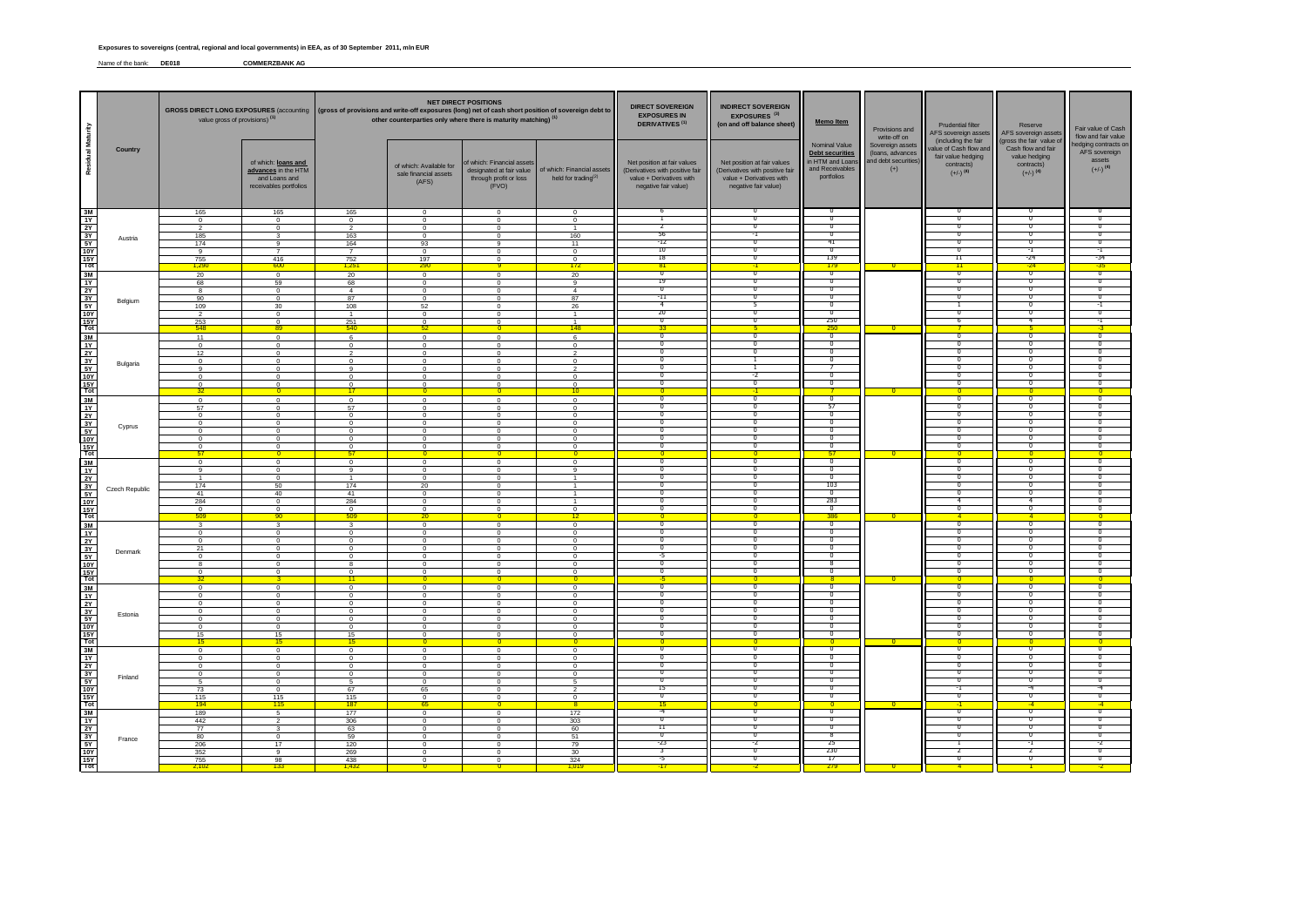|                                                                                                                  |                       | value gross of provisions) <sup>(1)</sup>                                                                 |                                                                                                                                      | <b>NET DIRECT POSITIONS</b><br>GROSS DIRECT LONG EXPOSURES (accounting   (gross of provisions and write-off exposures (long) net of cash short position of sovereign debt to<br>other counterparties only where there is maturity matching) <sup>(1)</sup> |                                                                                                                  |                                                                                                                    | <b>DIRECT SOVEREIGN</b><br><b>EXPOSURES IN</b><br><b>DERIVATIVES (1)</b>                                           | <b>INDIRECT SOVEREIGN</b><br>EXPOSURES <sup>(3)</sup><br>(on and off balance sheet)                                | <b>Memo Item</b>                                                                                                   | Provisions and<br>write-off on                                                                              | Prudential filter<br>AFS sovereign asset                             | Reserve<br>AFS sovereign assets                                                                            | Fair value of Cash<br>flow and fair value                                                               |                                                                                                      |
|------------------------------------------------------------------------------------------------------------------|-----------------------|-----------------------------------------------------------------------------------------------------------|--------------------------------------------------------------------------------------------------------------------------------------|------------------------------------------------------------------------------------------------------------------------------------------------------------------------------------------------------------------------------------------------------------|------------------------------------------------------------------------------------------------------------------|--------------------------------------------------------------------------------------------------------------------|--------------------------------------------------------------------------------------------------------------------|--------------------------------------------------------------------------------------------------------------------|--------------------------------------------------------------------------------------------------------------------|-------------------------------------------------------------------------------------------------------------|----------------------------------------------------------------------|------------------------------------------------------------------------------------------------------------|---------------------------------------------------------------------------------------------------------|------------------------------------------------------------------------------------------------------|
| Residual Maturity                                                                                                | Country               |                                                                                                           | of which: loans and<br>advances in the HTM<br>and Loans and<br>receivables portfolios                                                |                                                                                                                                                                                                                                                            | of which: Available for<br>sale financial assets<br>(AFS)                                                        | f which: Financial assets<br>designated at fair value<br>through profit or loss<br>(FVO)                           | of which: Financial assets<br>held for trading $(2)$                                                               | Net position at fair values<br>(Derivatives with positive fair<br>value + Derivatives with<br>negative fair value) | Net position at fair values<br>(Derivatives with positive fair<br>value + Derivatives with<br>negative fair value) | Nominal Value<br><b>Debt securities</b><br>in HTM and Loans<br>and Receivables<br>portfolios                | Sovereign assets<br>(loans, advances<br>and debt securities<br>$(+)$ | (including the fair<br>alue of Cash flow and<br>fair value hedging<br>contracts)<br>$(+/-)$ <sup>(4)</sup> | (gross the fair value of<br>Cash flow and fair<br>value hedging<br>contracts)<br>$(+/-)$ <sup>(4)</sup> | edging contracts or<br>AFS sovereign<br>assets<br>$(+/-)$ <sup>(4)</sup>                             |
|                                                                                                                  | Germany               | 2,145<br>5.141<br>3.724<br>3,185<br>4.011<br>9,476<br>10,517<br>38.19                                     | 341<br>1,227<br>1,557<br>1,083<br>968<br>3,059<br>8,855<br>17.08                                                                     | 2,055<br>5,130<br>3,555<br>3,000<br>3,703<br>9,246<br>10,078                                                                                                                                                                                               | 1,462<br>562<br>178<br>734<br>1,368<br>4,840<br>$\mathbf 0$<br>9,145                                             | $\Omega$<br>$^{\circ}$<br>$\Omega$<br>$\mathbf 0$<br>$\overline{0}$<br>$\mathbf 0$<br>$^{\circ}$                   | 207<br>2,871<br>1,376<br>576<br>629<br>836<br>440<br>6,934                                                         | $\overline{72}$<br>24<br>13<br>$-142$<br>$-36$<br>$-61$<br><b>740</b><br>110                                       | ╖<br>n<br>σ<br>3<br>$\overline{ }$<br>11                                                                           | 45<br>470<br>444<br>607<br>739<br>512<br>784<br>3.59                                                        |                                                                      | $-2$<br>Ō<br>-5<br>-111<br>$\overline{\mathbf{R}}$<br>$-96$                                                | $-6$<br>-3<br>$-36$<br>$-13$<br>$-193$<br>$\overline{4}$<br>$-250$                                      | $-4$<br>-3<br>-37<br>$-18$<br>$-82$<br>$-4$<br>$-154$                                                |
|                                                                                                                  | Greece <sup>(5)</sup> | $\overline{0}$<br>13<br>$\overline{A}$<br>$\overline{0}$<br>29<br>221<br>2,699                            | $\overline{0}$<br>$\Omega$<br>$\overline{0}$<br>$\overline{0}$<br>$\,0\,$<br>$\overline{\phantom{0}}$<br>$\overline{0}$              | 36,76<br>$\overline{0}$<br>12<br>$\overline{0}$<br>$\overline{0}$<br>20<br>216<br>2,698                                                                                                                                                                    | $\overline{0}$<br>12<br>$\mathbf{0}$<br>$\overline{0}$<br>20<br>216<br>$rac{80}{328}$                            | $\Omega$<br>$\Omega$<br>$\Omega$<br>$\overline{0}$<br>$\mathbf 0$<br>$^{\circ}$<br>$^{\circ}$                      | $\overline{0}$<br>$^{\circ}$<br>$\mathbf{0}$<br>$\overline{0}$<br>$\mathbf 0$<br>$\overline{0}$<br>$^{\circ}$      | $\overline{\mathfrak{o}}$<br>σ<br>$\overline{0}$<br>0<br>O<br>╖.                                                   | $\overline{0}$<br>-8<br>$^{\circ}$<br>5<br>т<br>n                                                                  | $\overline{\mathfrak{o}}$<br>$\overline{0}$<br>$\overline{0}$<br>᠊ᡉ<br>$\overline{0}$<br>╖<br>2,618<br>2.61 | 1,516                                                                | $\overline{\mathfrak{o}}$<br>Ō<br>$\overline{0}$<br>$^{\circ}$<br>σ<br>╖<br>╖                              | $\overline{0}$<br>70<br>$\overline{\mathbf{0}}$<br>$^{\circ}$<br>$^{\circ}$<br>-2<br>-1                 | $\overline{\mathfrak{o}}$<br>Ō<br>$\overline{0}$<br>$^{\circ}$<br>᠊ᡉ<br>-2<br>न                      |
|                                                                                                                  | Hungary               | 99<br>$\mathbf{3}$<br>141<br>47<br>345<br>418<br>$\overline{7}$<br>1,060                                  | $\overline{0}$<br>$\overline{1}$<br>$\overline{2}$<br>3<br>$\overline{7}$<br>22                                                      | 99<br>$\mathcal{R}$<br>131<br>46<br>345<br>417<br>$\frac{7}{1,048}$                                                                                                                                                                                        | $\overline{0}$<br>$\mathbf{0}$<br>$\overline{0}$<br>$\mathbf 0$<br>50<br>$^{\circ}$<br>$^{\circ}$<br>50          | $\circ$<br>$\Omega$<br>$\overline{0}$<br>$\mathbf 0$<br>$\overline{4}$<br>$^{\circ}$<br>$\Omega$<br>$\overline{4}$ | -9<br>$\mathcal{P}$<br>$\overline{0}$<br>$\mathbf 0$<br>16<br>14<br>$\frac{0}{41}$                                 | $\overline{\mathfrak{o}}$<br>$\Omega$<br>╖<br>σ                                                                    | $\overline{1}$<br>σ<br>6<br>-5<br>σ                                                                                | 90<br>$\overline{\mathfrak{o}}$<br>129<br>45<br>273<br>395<br>σ<br>932                                      |                                                                      | ᢦ<br>$\overline{0}$<br>┑<br>T<br>-4<br>16<br>$\overline{0}$<br>21                                          | $\overline{\mathfrak{o}}$<br>-1<br>হ<br>16<br>᠊ᡉ<br>21                                                  | ᠊ᢐ<br>$\overline{0}$<br>᠊᠐<br>$\overline{0}$<br>-1<br>$\overline{0}$<br>⊽<br>$-1$                    |
|                                                                                                                  | Iceland               | $\Omega$<br>$\mathbf 0$<br>14<br>$\overline{0}$<br>$^{\circ}$<br>$\Omega$<br>$\Omega$<br>14               | $\Omega$<br>$\circ$<br>$\overline{0}$<br>$\overline{0}$<br>$^{\circ}$<br>$\Omega$<br>$\overline{0}$<br>$\overline{0}$                | $\Omega$<br>$\mathbf 0$<br>14<br>$\mathbf 0$<br>$^{\circ}$<br>$^{\circ}$<br>$\frac{0}{14}$                                                                                                                                                                 | $\Omega$<br>$\mathbf 0$<br>$\circ$<br>$\overline{0}$<br>$^{\circ}$<br>$\Omega$<br>$\Omega$                       | $\Omega$<br>$\mathbf 0$<br>$^{\circ}$<br>$^{\circ}$<br>$^{\circ}$<br>$\Omega$<br>$\Omega$                          | $\overline{0}$<br>$\mathbf 0$<br>14<br>$\overline{0}$<br>$\circ$<br>$\Omega$<br>$\Omega$<br>$\overline{14}$        | $\Omega$<br>π<br>n<br>╖<br>σ<br>$\overline{0}$                                                                     | $^{\circ}$<br>σ<br>╖<br>$\overline{0}$<br>σ<br>$\overline{0}$                                                      | ᠊ᢐ<br>$\overline{0}$<br>᠊᠐<br>⊽<br>$\overline{0}$<br>⊽<br>$\overline{0}$<br>$\overline{0}$                  |                                                                      | $\overline{\mathfrak{o}}$<br>σ<br>╖<br>╖<br>$\overline{0}$<br>σ<br>Ō                                       | $\mathbf{0}$<br>᠊ᠣ<br>ᅮ<br>╖<br>$\overline{0}$<br>ᅮ<br>$\overline{0}$                                   | ᠊ᢐ<br>⊽<br>╖<br>╖<br>$\overline{0}$<br>⊽<br>$\overline{0}$                                           |
|                                                                                                                  | Ireland               | $\overline{0}$<br>$^{\circ}$<br>$^{\circ}$<br>$\Omega$<br>$\overline{1}$<br>$\Omega$                      | $\overline{0}$<br>$\overline{0}$<br>$\circ$<br>$^{\circ}$<br>$\Omega$<br>$\Omega$<br>$\circ$                                         | $\overline{0}$<br>$\overline{0}$<br>$^{\circ}$<br>$^{\circ}$<br>$\Omega$<br>$\Omega$<br>$\Omega$                                                                                                                                                           | $\overline{0}$<br>$^{\circ}$<br>$\mathbf{0}$<br>$^{\circ}$<br>$\Omega$<br>$\Omega$<br>$\Omega$                   | $\Omega$<br>$\overline{0}$<br>$^{\circ}$<br>$^{\circ}$<br>$\Omega$<br>$\Omega$<br>$\Omega$                         | $\overline{0}$<br>$\overline{0}$<br>$^{\circ}$<br>$^{\circ}$<br>$\Omega$<br>$\Omega$<br>$^{\circ}$                 | $\Omega$<br>᠊ᢐ<br>᠊ᢅ<br>n<br>$\Omega$                                                                              | ᠊ᢐ<br>π.<br>n<br>╖<br>17<br>-2<br>$\overline{0}$                                                                   | ᠊ᢐ<br>᠊ᢅ᠓<br>ი<br>Ō<br>σ<br>$\overline{0}$<br>$\overline{\mathfrak{o}}$                                     |                                                                      | $\mathbf{0}$<br>$\overline{\mathfrak{o}}$<br>-0<br>╖<br>70<br>Ō<br>ō<br>$\overline{0}$                     | $\overline{0}$<br>$^{\circ}$<br>ᅮ<br>╖<br>70<br>╖<br>$\overline{0}$<br>╖                                | ᠊ᢐ<br>᠊ᢆᠭ<br>╖<br>Ō<br>⊽<br>$\overline{0}$<br>$\overline{0}$                                         |
|                                                                                                                  | Italy                 | $\overline{0}$<br>17<br>47<br>56<br>449<br>704<br>8,050                                                   | $\overline{0}$<br>$\overline{0}$<br>$\overline{0}$<br>$^{\circ}$<br>$\Omega$<br>$\overline{0}$<br>$\mathbf 0$<br>$\,0\,$             | $\overline{0}$<br>$\overline{0}$<br>$\overline{0}$<br>6<br>$\Omega$<br>144<br>416<br>7,361                                                                                                                                                                 | $\overline{0}$<br>$\mathbf{0}$<br>$^{\circ}$<br>$\Omega$<br>$\mathbf{0}$<br>$\circ$<br>3,110                     | $\Omega$<br>$\overline{0}$<br>$\overline{0}$<br>$^{\circ}$<br>$\Omega$<br>$\Omega$<br>$\circ$<br>$\mathbf 0$       | $\overline{0}$<br>$\overline{0}$<br>$\overline{0}$<br>$^{\circ}$<br>$\Omega$<br>$-207$<br>$-48$<br>$-25$<br>$-279$ | ╖<br>$\overline{0}$<br>$\Omega$<br>-2<br>18                                                                        | 15<br>╖<br>$\overline{0}$<br>4<br>-3<br>42<br>3<br>$-4$                                                            | $\overline{0}$<br>᠊ᢐ<br>$\overline{\mathbf{0}}$<br>-6<br>Ō<br>351<br>465<br>4,275                           | $\overline{\mathsf{n}}$                                              | $\overline{0}$<br>᠊᠊ᢆᢆᢆ<br>$\overline{\phantom{a}}$<br>70<br>Ō<br>-2<br>-6<br>1,382                        | $\overline{0}$<br>᠊᠊ᢆᢆᢆ<br>$\overline{0}$<br>╖<br>᠊<br>- 6<br>551                                       | $\overline{0}$<br>᠊᠊ᢆᢆ<br>$\overline{0}$<br>╖<br>⊽<br>ი<br>⊽<br>$-831$                               |
|                                                                                                                  | Latvia                | 9,324<br>$\overline{0}$<br>$^{\circ}$<br>$\Omega$<br>60<br>$^{\circ}$<br>90<br>$^{\circ}$                 | $\overline{\mathbf{0}}$<br>$\overline{0}$<br>$^{\circ}$<br>$\Omega$<br>$\overline{0}$<br>$\mathbf 0$<br>$\overline{0}$<br>$^{\circ}$ | 7.92<br>$\overline{0}$<br>$^{\circ}$<br>$\Omega$<br>60<br>$^{\circ}$<br>90                                                                                                                                                                                 | 3,110<br>$\overline{0}$<br>$^{\circ}$<br>$\Omega$<br>$\mathbf{0}$<br>$\mathsf 0$<br>$\overline{0}$<br>$^{\circ}$ | $\mathbf 0$<br>$^{\circ}$<br>$\Omega$<br>$\Omega$<br>$\mathbf 0$<br>$\overline{0}$<br>$^{\circ}$                   | $\overline{0}$<br>$^{\circ}$<br>$\Omega$<br>$^{\circ}$<br>$\mathbf 0$<br>$\overline{2}$<br>$^{\circ}$              | $\overline{\mathfrak{o}}$<br>$\overline{0}$<br>$\Omega$<br>᠊ᢅ                                                      | 42<br>$\overline{\mathfrak{o}}$<br>70<br>$\overline{\mathbf{0}}$<br>╖<br>O<br>-7<br>╖                              | 5,09<br>$\overline{\phantom{a}}$<br>Ō<br>$\overline{\mathbf{0}}$<br>60<br>$^{\circ}$<br>88<br>╖             |                                                                      | 1,390<br>$\overline{\phantom{a}}$<br>70<br>$\overline{0}$<br>0<br>╖<br>70                                  | 558<br>$\overline{\phantom{a}}$<br>╖<br>$\overline{\mathbf{0}}$<br>0<br>ᅮ<br>╖                          | $-831$<br>$\overline{\mathfrak{o}}$<br>70<br>$\overline{\mathbf{0}}$<br>70<br>$^{\circ}$<br>᠊ᢅᢆ<br>╖ |
|                                                                                                                  | Liechtenstein         | 150<br>$\overline{0}$<br>$\Omega$<br>$\Omega$<br>$^{\circ}$<br>$\overline{0}$<br>$^{\circ}$<br>$^{\circ}$ | $\overline{0}$<br>$\Omega$<br>$\Omega$<br>$\mathbf 0$<br>$\overline{0}$<br>$\circ$<br>$^{\circ}$                                     | $\frac{0}{150}$<br>$\overline{0}$<br>$\Omega$<br>$\Omega$<br>$^{\circ}$<br>$\overline{0}$<br>$\Omega$<br>$^{\circ}$                                                                                                                                        | $\overline{0}$<br>$\mathbf{0}$<br>$\Omega$<br>$\mathbf 0$<br>$\overline{0}$<br>$\mathbf{0}$<br>$^{\circ}$        | $\overline{0}$<br>$\Omega$<br>$\Omega$<br>$^{\circ}$<br>$\overline{0}$<br>$\Omega$<br>$^{\circ}$                   | $\overline{0}$<br>$\Omega$<br>$\Omega$<br>$\mathbf 0$<br>$\overline{0}$<br>$\Omega$<br>$\circ$                     | $\overline{0}$<br>$\Omega$<br>n<br>n                                                                               | $\overline{0}$<br>╖<br>$\overline{0}$<br>π<br>╖<br>n                                                               | 148<br>$\overline{\mathfrak{o}}$<br>$\overline{\mathbf{0}}$<br>ი<br>$\overline{0}$<br>ᢦ<br>╖<br>Ō           |                                                                      | $\overline{0}$<br>70<br>$\overline{0}$<br>-0<br>70<br>70                                                   | $\overline{0}$<br>n<br>$\overline{0}$<br>ᅮ<br>n<br>╖                                                    | ╖<br>$\overline{0}$<br>ი<br>$\overline{0}$<br>╖<br>╖<br>70                                           |
|                                                                                                                  | <b>Lithuania</b>      | $\circ$<br>25<br>65<br>$\overline{0}$<br>113<br>69<br>$^{\circ}$                                          | $\circ$<br>$\overline{0}$<br>$\,0\,$<br>$\overline{0}$<br>$\overline{0}$<br>$\circ$<br>$\overline{0}$<br>$\overline{0}$              | $\mathbf{0}$<br>$^{\circ}$<br>$25\,$<br>65<br>$\overline{0}$<br>113<br>69<br>$\circ$                                                                                                                                                                       | $\circ$<br>$\mathbf 0$<br>$\mathbf 0$<br>$\overline{0}$<br>$\mathbf{0}$<br>$\circ$<br>$\circ$                    | $^{\circ}$<br>$\mathbf 0$<br>$\Omega$<br>$^{\circ}$<br>$^{\circ}$<br>$^{\circ}$<br>$\Omega$                        | $\mathbf 0$<br>$\mathbf 0$<br>$\mathbf 0$<br>$\overline{0}$<br>13<br>$\overline{1}$<br>$\Omega$                    | $\Omega$<br>n<br>π<br>$\overline{0}$<br>Ο                                                                          | ╖<br>Ο<br>n<br>π<br>$\overline{\phantom{a}}$<br>Ō                                                                  | $\overline{0}$<br>$\overline{0}$<br>-25<br>65<br>᠊ᢅ᠓<br>100<br>68<br>$\overline{\mathbf{0}}$                |                                                                      | ╖<br>O<br>-0<br>-0<br>3<br>2<br>$\overline{0}$                                                             | 0<br>-0<br>ᅮ<br>र<br>$\overline{0}$                                                                     | ╖<br>ი<br>╖<br>᠊ᢆᠭ<br>$\overline{0}$<br>⊽<br>$\overline{0}$                                          |
| 회장은 여러 남의 회장 이 대학 이 대학 이 대학 이 사장이 있다. 이 대학 이 시간에 있는 것이 있다. 이 대학 이 대학 이 시간에 대학 이 시간에 대학 이 기대 이 이 시간에 대학 이 시간이 있다. | Luxembourg            | $\mathbf 0$<br>$^{\circ}$<br>$\circ$<br>11<br>$\Omega$<br>$\overline{1}$<br>$\Omega$                      | o<br>$\mathbf 0$<br>$\overline{0}$<br>$^{\circ}$<br>$^{\circ}$<br>$\Omega$<br>$\Omega$<br>$\Omega$                                   | 272<br>$\mathbf 0$<br>$^{\circ}$<br>$^{\circ}$<br>$\overline{11}$<br>$\Omega$<br>$\overline{1}$<br>$\Omega$                                                                                                                                                | $\mathbf 0$<br>$^{\circ}$<br>$\mathbf{0}$<br>11<br>$\Omega$<br>$\mathbf{0}$<br>$\Omega$                          | $\mathbf 0$<br>$\mathbf 0$<br>$^{\circ}$<br>$^{\circ}$<br>$\Omega$<br>$\Omega$<br>$\Omega$                         | 14<br>$\mathbf 0$<br>$\mathbf 0$<br>$\mathbf 0$<br>$^{\circ}$<br>$\Omega$<br>$\Omega$                              | $\Omega$<br>π<br>Ο<br>$\overline{0}$                                                                               | n<br>π<br>π.<br>70<br>σ<br>$\overline{0}$<br>π.                                                                    | 258<br>᠊ᢐ<br>᠊ᢅ᠓<br>᠊ᢅ᠓<br>Ō<br>σ<br>$\overline{\mathfrak{o}}$<br>$\sigma$                                  |                                                                      | ╖<br>-0<br>╖<br>70<br>Ō<br>$\overline{\mathbf{0}}$<br>╖                                                    | ᠊ᢆ᠗<br>-0<br>ᅮ<br>70<br>σ<br>$\overline{\mathfrak{o}}$<br>n                                             | ᠊╖<br>╖<br>╖<br>70<br>⊽<br>$\overline{0}$                                                            |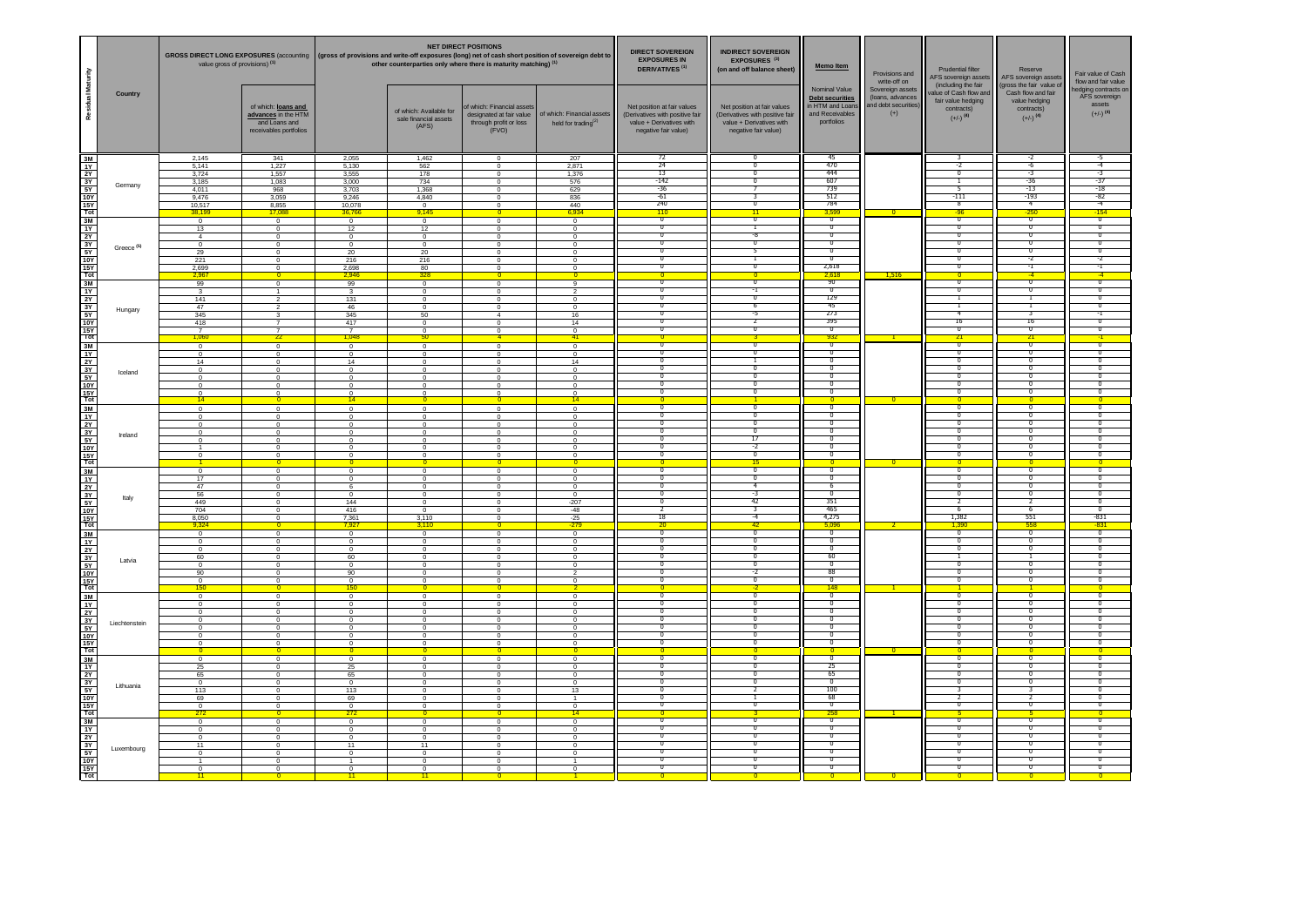|                                                                                                                  |             | value gross of provisions) <sup>(1)</sup>                                                         |                                                                                                                                   | <b>NET DIRECT POSITIONS</b><br>GROSS DIRECT LONG EXPOSURES (accounting   (gross of provisions and write-off exposures (long) net of cash short position of sovereign debt to<br>other counterparties only where there is maturity matching) <sup>(1)</sup> |                                                                                                           |                                                                                                                   | <b>DIRECT SOVEREIGN</b><br><b>EXPOSURES IN</b><br><b>DERIVATIVES<sup>(1)</sup></b>                                       | <b>INDIRECT SOVEREIGN</b><br>EXPOSURES <sup>(3)</sup><br>(on and off balance sheet)                                  | Memo Item                                                                                                          | Provisions and<br>write-off on                                                                            | Prudential filter<br>AFS sovereign assets<br>(including the fair     | Reserve<br>AFS sovereign assets<br>gross the fair value of                             | Fair value of Cash<br>flow and fair value                                                       |                                                                                                                               |
|------------------------------------------------------------------------------------------------------------------|-------------|---------------------------------------------------------------------------------------------------|-----------------------------------------------------------------------------------------------------------------------------------|------------------------------------------------------------------------------------------------------------------------------------------------------------------------------------------------------------------------------------------------------------|-----------------------------------------------------------------------------------------------------------|-------------------------------------------------------------------------------------------------------------------|--------------------------------------------------------------------------------------------------------------------------|----------------------------------------------------------------------------------------------------------------------|--------------------------------------------------------------------------------------------------------------------|-----------------------------------------------------------------------------------------------------------|----------------------------------------------------------------------|----------------------------------------------------------------------------------------|-------------------------------------------------------------------------------------------------|-------------------------------------------------------------------------------------------------------------------------------|
| Residual Maturity                                                                                                | Country     |                                                                                                   | of which: loans and<br>advances in the HTM<br>and Loans and<br>receivables portfolios                                             |                                                                                                                                                                                                                                                            | of which: Available for<br>sale financial assets<br>(AFS)                                                 | f which: Financial asset<br>designated at fair value<br>through profit or loss<br>(FVO)                           | of which: Financial assets<br>held for trading $(2)$                                                                     | Net position at fair values<br>(Derivatives with positive fair<br>value + Derivatives with<br>negative fair value)   | Net position at fair values<br>(Derivatives with positive fair<br>value + Derivatives with<br>negative fair value) | Nominal Value<br><b>Debt securities</b><br>in HTM and Loans<br>and Receivables<br>portfolios              | Sovereign assets<br>(loans, advances<br>and debt securities<br>$(+)$ | alue of Cash flow and<br>fair value hedging<br>contracts)<br>$(+/-)$ <sup>(4)</sup>    | Cash flow and fair<br>value hedging<br>contracts)<br>$(+/-)$ <sup>(4)</sup>                     | edging contracts on<br>AFS sovereign<br>assets<br>$(+/-)$ <sup>(4)</sup>                                                      |
|                                                                                                                  | Malta       | $\Omega$<br>$\Omega$<br>$\Omega$<br>$^{\circ}$<br>$\overline{0}$<br>$\mathbf 0$<br>$^{\circ}$     | $\mathbf 0$<br>$\Omega$<br>$\Omega$<br>$\,0\,$<br>$\overline{0}$<br>$\mathbf 0$<br>$\mathbf 0$<br>$\overline{0}$                  | $\Omega$<br>$\Omega$<br>$^{\circ}$<br>$\mathbf 0$<br>$\overline{0}$<br>$\mathbf 0$<br>$\mathbf 0$                                                                                                                                                          | $\mathbf 0$<br>$\Omega$<br>$\Omega$<br>$\circ$<br>$\overline{0}$<br>$\mathbf 0$<br>$\mathsf 0$            | $\Omega$<br>$\Omega$<br>$^{\circ}$<br>$\Omega$<br>$\overline{0}$<br>$\mathbf 0$                                   | $\overline{0}$<br>$\Omega$<br>$\Omega$<br>$\mathbf 0$<br>$\overline{0}$<br>$\mathbf 0$<br>$\mathbf 0$<br>$\overline{0}$  | ╖<br>$\overline{0}$<br>$\overline{0}$<br>$\overline{0}$<br>$^{\circ}$<br>$\overline{0}$<br>$\overline{0}$            | ╖<br>$\overline{0}$<br>σ<br>$\overline{0}$<br>᠊ᢐ<br>᠊ᢐ<br>$\overline{ }$                                           | $\overline{0}$<br>Ō<br>$\overline{0}$<br>$\overline{0}$<br>᠊ᢐ<br>$\overline{0}$<br>$\overline{0}$         |                                                                      | $\overline{0}$<br>Ō<br>$\overline{0}$<br>᠊ᡉ<br>᠊ᡉ<br>$\overline{0}$                    | 70<br>$^{\circ}$<br>$^{\circ}$<br>$\overline{0}$                                                | $\overline{0}$<br>σ<br>$\overline{0}$<br>᠊᠐<br>᠊ᠣ<br>$\overline{0}$                                                           |
|                                                                                                                  | Netherlands | 130<br>777<br>18<br>$\overline{2}$<br>52<br>210<br>$\frac{22}{1,211}$                             | $\Omega$<br>$\Omega$<br>6<br>$\overline{2}$<br>$_{9}$<br>$^{22}$<br>$\frac{0}{39}$                                                | 130<br>776<br>12<br>$\overline{2}$<br>52<br>202<br>$\frac{11}{1,185}$                                                                                                                                                                                      | $\Omega$<br>$\Omega$<br>$\Omega$<br>$\overline{0}$<br>$\mathbf 0$<br>172<br>$\frac{0}{172}$               | $\Omega$<br>$^{\circ}$<br>$\Omega$<br>$\circ$<br>$\mathbf 0$<br>$\mathbf 0$<br>$^{\circ}$                         | 130<br>776<br>6<br>$\overline{0}$<br>43<br>9<br>$\frac{11}{974}$                                                         | $\overline{0}$<br>$\overline{0}$<br>$\overline{4}$<br>-53<br>15<br>$-61$<br>$-745$<br>$-341$                         | $\overline{0}$<br>τ<br>$\overline{\mathfrak{o}}$<br>О<br>᠊ᢐ<br>╖<br>╖                                              | $\overline{\mathfrak{o}}$<br>$\overline{0}$<br>$\overline{0}$<br>᠊ᡉ<br>⊽<br>᠊ᡉ<br>╖                       |                                                                      | 70<br>ᢦ<br>$\overline{0}$<br>$^{\circ}$<br>᠊ᡉ<br>न<br>╖                                | $\overline{0}$<br>Ō<br>$\overline{0}$<br>$^{\circ}$<br>᠊ᠣ<br>-7<br>╖                            | $\overline{\mathfrak{o}}$<br>σ<br>$\overline{\mathbf{0}}$<br>$^{\circ}$<br>᠊ᠣ<br>-6<br>╖                                      |
|                                                                                                                  | Norway      | $\overline{0}$<br>$\Omega$<br>$\circ$<br>$\mathbf 0$<br>$\mathbf 0$<br>$^{\circ}$<br>$\mathbf{0}$ | $\overline{0}$<br>$\overline{0}$<br>$\overline{0}$<br>$\,0\,$<br>$\overline{\phantom{0}}$<br>$^{\circ}$<br>$^{\circ}$             | $\overline{0}$<br>$\Omega$<br>$\overline{0}$<br>$\mathbf 0$<br>$\mathbf 0$<br>$^{\circ}$<br>$^{\circ}$                                                                                                                                                     | $\overline{0}$<br>$\Omega$<br>$\overline{0}$<br>$\mathbf 0$<br>$\overline{0}$<br>$^{\circ}$<br>$^{\circ}$ | $\Omega$<br>$\Omega$<br>$\overline{0}$<br>$\mathbf 0$<br>$\mathbf 0$<br>$^{\circ}$<br>$\Omega$                    | $\overline{\mathbf{0}}$<br>$\overline{0}$<br>$\overline{0}$<br>$\mathbf 0$<br>$\overline{0}$<br>$^{\circ}$<br>$^{\circ}$ | $\overline{\mathfrak{o}}$<br>$\overline{\mathfrak{o}}$<br>᠊᠐<br>$\overline{0}$<br>╖<br>$\overline{0}$<br>σ           | $\overline{\mathfrak{o}}$<br>$\overline{\mathbf{0}}$<br>᠊ᢐ<br>$\overline{0}$<br>╖<br>$\overline{0}$<br>᠊ᢐ          | $\overline{\mathfrak{o}}$<br>$\overline{\mathfrak{o}}$<br>σ<br>$\overline{0}$<br>╖<br>$\overline{0}$<br>σ |                                                                      | ᠊ᢐ<br>$\overline{0}$<br>$\overline{0}$<br>$\overline{0}$<br>╖<br>$\overline{0}$<br>᠊ᡉ  | $\overline{\phantom{a}}$<br>-0<br>$\overline{0}$<br>╖<br>$\overline{0}$<br>თ                    | $\overline{\mathfrak{o}}$<br>$\overline{\mathbf{0}}$<br>᠊ᠣ<br>$\overline{0}$<br>╖<br>$\overline{0}$<br>᠊᠐                     |
|                                                                                                                  | Poland      | $\Omega$<br>85<br>1,144<br>169<br>118<br>965<br>1,527                                             | $\overline{0}$<br>53<br>933<br>140<br>106<br>641<br>954                                                                           | $\Omega$<br>85<br>1,144<br>165<br>118<br>965<br>1,509                                                                                                                                                                                                      | 25<br>$\mathbf 0$<br>$\mathbf 0$<br>$\overline{0}$<br>100<br>$\Omega$<br>$\Omega$                         | $\Omega$<br>$\Omega$<br>$\mathbf 0$<br>$^{\circ}$<br>$^{\circ}$<br>$\Omega$<br>$\Omega$                           | $\Omega$<br>8<br>$\circ$<br>$\circ$<br>12<br>$\overline{0}$<br>$\mathbf{3}$<br>$\Omega$                                  | ᠊ᢐ<br>σ<br>╖<br>╖<br>$\overline{0}$<br>σ<br>$\overline{0}$                                                           | $^{\circ}$<br>᠊ᢐ<br>᠊ᢆ<br>$\overline{0}$<br>-1<br>$\overline{\mathfrak{o}}$                                        | $\overline{0}$<br>᠊ᢐ<br>211<br>-25<br>ᅗ<br>224<br>552<br>60                                               |                                                                      | ᠊ᢐ<br>$\overline{-1}$<br>-1<br>র<br>$\overline{0}$<br>16<br>-1                         | -0<br>- 0<br>-1<br>-1<br>-1<br>$-2$<br>16<br>-1                                                 | $\Omega$<br>᠊ᢐ<br>ᢦ<br>᠊ᢅ᠓<br>᠊ᠣ<br>-7<br>᠊᠐<br>$\overline{0}$                                                                |
|                                                                                                                  | Portugal    | $\frac{193}{4,201}$<br>$\overline{0}$<br>$\circ$<br>-3<br>$^{\circ}$<br>98<br>367<br>475          | $\frac{94}{2,922}$<br>$\overline{0}$<br>$\overline{\phantom{0}}$<br>$\overline{0}$<br>$^{\circ}$<br>$\Omega$<br>51<br>$\mathbf 0$ | $\frac{154}{4,141}$<br>$\overline{0}$<br>$\overline{0}$<br>$^{\circ}$<br>$^{\circ}$<br>98<br>366<br>475                                                                                                                                                    | 125<br>$\overline{0}$<br>$\overline{0}$<br>$\mathbf{0}$<br>$^{\circ}$<br>$\Omega$<br>$\Omega$<br>$\Omega$ | $\mathbf{0}$<br>$\overline{0}$<br>$\Omega$<br>$^{\circ}$<br>$\Omega$<br>$\Omega$<br>$\Omega$                      | 23<br>$\overline{0}$<br>$\overline{0}$<br>$^{\circ}$<br>$^{\circ}$<br>98<br>$\Omega$<br>$^{\circ}$                       | $\Omega$<br>᠊ᢐ<br>᠊ᢅ<br>╖<br>σ<br>σ<br>$\overline{0}$<br>ō                                                           | $\mathbf{0}$<br>᠊ᢐ<br>᠊ᢆ<br>-7<br>╖<br>41<br>$\overline{\mathfrak{o}}$<br>$\overline{0}$                           | 1,072<br>$\overline{\ }$ $\overline{\ }$<br>ᅮ<br>╖<br>Ō<br>σ<br>315<br>475                                | $\overline{0}$                                                       | 15<br>$\overline{\mathfrak{o}}$<br>᠊ᢅ<br>╖<br>ō<br>᠊ᡉ<br>$\overline{\mathbf{8}}$<br>34 | $\overline{13}$<br>᠊ᢐ<br>-0<br>╖<br>ე<br>თ<br>-8<br>34                                          | -2<br>᠊ᢐ<br>᠊ᢅ᠓<br>╖<br>ᢦ<br>᠊᠐<br>$\overline{0}$<br>$\overline{0}$                                                           |
|                                                                                                                  | Romania     | 942<br>$\overline{11}$<br>8<br>14<br>$\Omega$<br>32<br>$\overline{1}$<br>$\mathbf 0$              | 51<br>$\overline{11}$<br>8<br>13<br>$\Omega$<br>31<br>$\mathbf{0}$                                                                | 939<br>$\overline{11}$<br>8<br>14<br>$\Omega$<br>32<br>$\overline{1}$                                                                                                                                                                                      | $\overline{0}$<br>$\circ$<br>$^{\circ}$<br>$\Omega$<br>$^{\circ}$<br>$^{\circ}$<br>$\mathbf 0$            | $\overline{0}$<br>$\overline{0}$<br>$^{\circ}$<br>$^{\circ}$<br>$\Omega$<br>$\Omega$<br>$^{\circ}$<br>$\mathbf 0$ | 98<br>1<br>$\overline{0}$<br>$\overline{2}$<br>$\Omega$<br>$\overline{1}$<br>$\mathbf{1}$<br>$\mathbf 0$                 | ᠊ᢆᢐ<br>$\overline{\mathfrak{o}}$<br>π<br>O<br>Π<br>σ<br>$\overline{0}$                                               | 39<br>᠊ᢆ<br>$\overline{0}$<br>π<br>᠊ᢐ<br>╖<br>$^{\circ}$<br>$\overline{0}$                                         | 790<br>᠊᠊ᢆᢆ<br>$\overline{0}$<br>Ō<br>σ<br>σ<br>$\overline{0}$<br>$\overline{0}$                          |                                                                      | 43<br>᠊᠊ᢆᢆ<br>$\overline{0}$<br>70<br>ᢦ<br>ᢦ<br>$\overline{0}$<br>$\overline{0}$       | $-43$<br>$\overline{\mathfrak{g}}$<br>$\overline{0}$<br>ᄀᅁ<br>70<br>-0<br>- 0<br>$\overline{0}$ | $\overline{0}$<br>᠊᠊ᢆᢆᢆ<br>$\overline{0}$<br>π<br>᠊᠐<br>᠊ᠣ<br>$^{\circ}$<br>$\overline{0}$                                    |
|                                                                                                                  | Slovakia    | 67<br>$\overline{0}$<br>$^{\circ}$<br>$\Omega$<br>313<br>$^{\circ}$<br>140                        | $\frac{0}{62}$<br>$\overline{0}$<br>$^{\circ}$<br>$\Omega$<br>$\circ$<br>$\mathbf 0$<br>$\overline{0}$                            | $\frac{0}{67}$<br>$\overline{0}$<br>$\circ$<br>$\Omega$<br>313<br>$^{\circ}$<br>140                                                                                                                                                                        | $\circ$<br>$^{\circ}$<br>$\Omega$<br>$\Omega$<br>$\mathbf 0$<br>$\overline{0}$                            | $\circ$<br>$^{\circ}$<br>$\Omega$<br>$\Omega$<br>$^{\circ}$                                                       | $\mathbf 0$<br>$^{\circ}$<br>$\Omega$<br>$^{\circ}$<br>$\mathbf 0$<br>$\overline{0}$                                     | ᠊ᢐ<br>╖<br>$\overline{\mathfrak{o}}$<br>n<br>0<br>᠊ᢅ<br>Π                                                            | $\overline{\ }$<br>╖<br>$\overline{\mathfrak{o}}$<br>╖<br>-1<br>᠊ᢆ<br>╖                                            | $\overline{0}$<br>$\overline{\mathfrak{o}}$<br>70<br>$\overline{\mathbf{0}}$<br>313<br>⊽<br>140<br>70     |                                                                      | $\overline{\phantom{a}}$<br>70<br>$\overline{0}$<br>$\overline{0}$<br>-4<br>-0         | $\overline{\mathfrak{o}}$<br>ᄀᅁ<br>$\overline{\phantom{a}}$<br>0<br>-4<br>-0                    | $\overline{\mathfrak{o}}$<br>ᢦ<br>$\overline{\mathbf{0}}$<br>π<br>$^{\circ}$<br>70<br>᠊ᢅᢆ                                     |
|                                                                                                                  | Slovenia    | $^{\circ}$<br>453<br>$\overline{0}$<br>$\circ$<br>$\Omega$<br>$^{\circ}$<br>75<br>58              | $^{\circ}$<br>$\overline{0}$<br>$\overline{0}$<br>$\Omega$<br>$\mathbf 0$<br>$\overline{0}$<br>$\circ$                            | $\frac{0}{453}$<br>$\overline{0}$<br>$\circ$<br>$\Omega$<br>$\mathbf 0$<br>75<br>58                                                                                                                                                                        | $\circ$<br>$\overline{0}$<br>$\Omega$<br>$\Omega$<br>$\mathbf 0$<br>$\overline{0}$<br>$\mathbf{0}$        | $\Omega$<br>$\Omega$<br>$\Omega$<br>$\Omega$<br>$\Omega$<br>$\Omega$                                              | $\mathbf 0$<br>$\overline{0}$<br>$\overline{0}$<br>$\Omega$<br>$\mathbf 0$<br>$\overline{0}$<br>$^{\circ}$               | $\overline{0}$<br>Π<br>$\Omega$<br>᠊ᢅ<br>╖<br>ō                                                                      | ╦<br>$\overline{\mathbf{0}}$<br>╖<br>$\overline{0}$<br>╖<br>╖                                                      | 453<br>᠊ᢐ<br>$\overline{\mathbf{0}}$<br>σ<br>$\overline{0}$<br>75<br>-58<br>σ                             |                                                                      | ᠊᠊ᢆ<br>$\overline{\mathbf{0}}$<br>ᢦ<br>$\overline{0}$<br>ℸ<br>70                       | $\overline{0}$<br>-0<br>$\Omega$<br>ᄀᅁ                                                          | ᠊ᢐ<br>$\overline{\mathbf{0}}$<br>᠊ᠣ<br>$\overline{0}$<br>᠊ᢅ᠓<br>᠊ᢅ᠓<br>$\overline{0}$                                         |
|                                                                                                                  | Spain       | $\circ$<br>133<br>37<br>326<br>171<br>233<br>608<br>950                                           | $\circ$<br>$\mathbf{0}$<br>$\overline{\mathbf{0}}$<br>76<br>$\overline{0}$<br>$\overline{0}$<br>100<br>98                         | $^{\circ}$<br>133<br>36<br>326<br>142<br>127<br>245<br>197                                                                                                                                                                                                 | $^{\circ}$<br>$\circ$<br>56<br>$\mathbf 0$<br>$\overline{0}$<br>34<br>18                                  | $^{\circ}$<br>$^{\circ}$<br>$\Omega$<br>$^{\circ}$<br>$^{\circ}$                                                  | $^{\circ}$<br>$\circ$<br>$\mathbf 0$<br>$\circ$<br>$-38$<br>$-338$<br>$-701$                                             | ᠊ᢆ<br>$\overline{0}$<br>-0<br>᠊ᢅ<br>$\overline{0}$<br>σ                                                              | ╦<br>᠊ᢐ<br>᠊ᢆ<br>᠊ᢆ<br>$\overline{ }$<br>-2                                                                        | 133<br>$\overline{36}$<br>194<br>142<br>165<br>450<br>783                                                 |                                                                      | ᠊᠊ᢆᢆ<br>᠊ᡉ<br>᠊ᢅ<br>ℸ<br>٦<br>10                                                       | -0<br>0<br>-0<br>┱<br>$\overline{\phantom{a}}$<br>-6                                            | ᠊᠊ᢆᢆᢆ<br>᠊ᠣ<br>᠊ᢅ᠓<br>᠊ᢅ᠓<br>$\overline{0}$<br>$-4$                                                                           |
| 회장은 여러 남의 회장 이 대학 이 대학 이 대학 이 사장이 있다. 이 대학 이 시간에 있는 것이 있다. 이 대학 이 대학 이 시간에 대학 이 시간에 대학 이 기대 이 이 시간에 대학 이 시간이 있다. | Sweden      | 699<br>3,025<br>$\mathbf 0$<br>$^{\circ}$<br>$\circ$<br>21<br>22<br>$^{\circ}$<br>$\Omega$<br>43  | $\frac{80}{352}$<br>$\mathbf 0$<br>$\overline{0}$<br>$\overline{0}$<br>$^{\circ}$<br>$\Omega$<br>$\overline{0}$<br>$\Omega$       | $\frac{673}{1,746}$<br>$\circ$<br>$^{\circ}$<br>$\circ$<br>$^{\circ}$<br>22<br>$\Omega$<br>$\Omega$                                                                                                                                                        | $\frac{26}{133}$<br>$\mathbf 0$<br>$\mathbf 0$<br>$\circ$<br>$\circ$<br>$\Omega$<br>$\circ$<br>$\Omega$   | $\Omega$<br>$\Omega$<br>$\Omega$<br>$^{\circ}$<br>$\Omega$<br>$\Omega$                                            | $\frac{0}{-1,077}$<br>$\circ$<br>$\mathbf 0$<br>$^{\circ}$<br>$^{\circ}$<br>$\Omega$<br>$\Omega$<br>$\Omega$             | $\overline{\mathbf{0}}$<br>$\overline{31}$<br>$\overline{\phantom{a}}$<br>᠊ᢅ<br>╖<br>O<br>$\overline{0}$<br>π<br>-29 | $\overline{0}$<br>᠊ᢆᢐ<br>᠊ᢆ<br>᠊ᢆ<br>╖<br>᠊ᢐ<br>$\overline{\mathbf{0}}$<br>$\overline{0}$                          | 567<br>2,33.<br>ัง<br>$\overline{0}$<br>$\overline{0}$<br>70<br>22<br>$\overline{\mathbf{0}}$<br>᠊ᢐ<br>22 |                                                                      | 16<br>$\overline{2}$<br>᠊ᢐ<br>᠊ᢅ<br>᠊ᢅ<br>70<br>ᢦ<br>$\overline{\mathbf{0}}$<br>π.     | 16<br>$\overline{23}$<br>᠊ᢐ<br>-0<br>-0<br>70<br>-0<br>$\overline{0}$<br>ᄀᅁ                     | $\overline{0}$<br>$\overline{\mathfrak{n}}$<br>᠊ᢅ᠓<br>᠊ᢅ᠓<br>ᢦ<br>$\overline{0}$<br>$\overline{\mathbf{0}}$<br>$\overline{0}$ |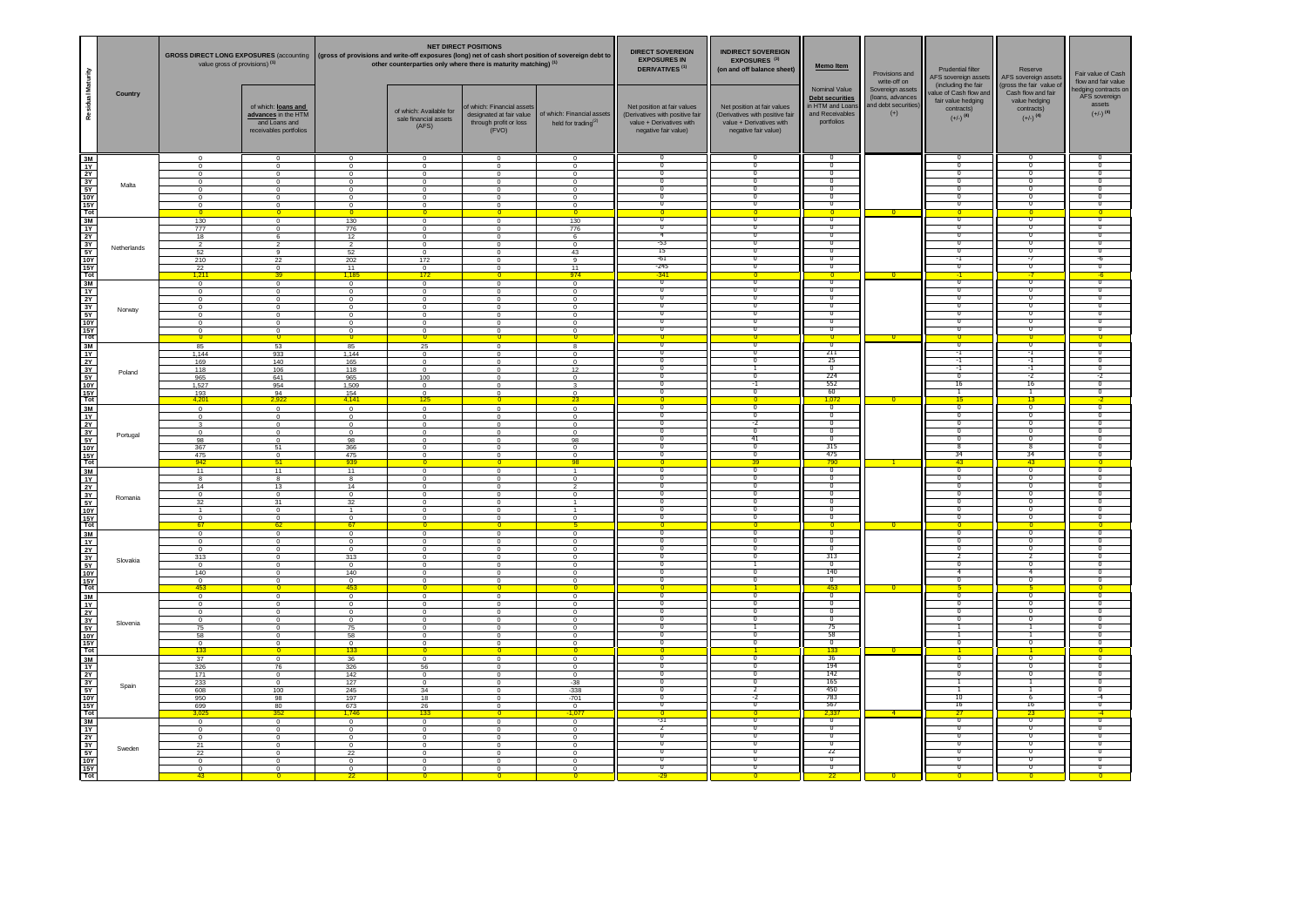| <b>Maturity</b>                                                                                  |                     | GROSS DIRECT LONG EXPOSURES (accounting   (gross of provisions and write-off exposures (long) net of cash short position of sovereign debt to<br>value gross of provisions) <sup>(1)</sup> |                                                                                       |        |                                                           | <b>NET DIRECT POSITIONS</b><br>other counterparties only where there is maturity matching) <sup>(1)</sup> |                                                               | <b>DIRECT SOVEREIGN</b><br><b>EXPOSURES IN</b><br><b>DERIVATIVES</b> <sup>(1)</sup>                                | <b>INDIRECT SOVEREIGN</b><br>EXPOSURES <sup>(3)</sup><br>(on and off balance sheet)                                | <b>Memo Item</b>                                                                                           | Provisions and<br>write-off on | <b>Prudential filter</b><br>AFS sovereign assets AFS sovereign assets                                                        | Reserve                                                                                                 | Fair value of Cash<br>flow and fair value                                        |
|--------------------------------------------------------------------------------------------------|---------------------|--------------------------------------------------------------------------------------------------------------------------------------------------------------------------------------------|---------------------------------------------------------------------------------------|--------|-----------------------------------------------------------|-----------------------------------------------------------------------------------------------------------|---------------------------------------------------------------|--------------------------------------------------------------------------------------------------------------------|--------------------------------------------------------------------------------------------------------------------|------------------------------------------------------------------------------------------------------------|--------------------------------|------------------------------------------------------------------------------------------------------------------------------|---------------------------------------------------------------------------------------------------------|----------------------------------------------------------------------------------|
|                                                                                                  | Country             |                                                                                                                                                                                            | of which: loans and<br>advances in the HTM<br>and Loans and<br>receivables portfolios |        | of which: Available for<br>sale financial assets<br>(AFS) | of which: Financial assets<br>designated at fair value<br>through profit or loss<br>(FVO)                 | of which: Financial assets<br>held for trading <sup>(2)</sup> | Net position at fair values<br>(Derivatives with positive fair<br>value + Derivatives with<br>negative fair value) | Net position at fair values<br>(Derivatives with positive fair<br>value + Derivatives with<br>negative fair value) | Nominal Value<br>Debt securities<br>in HTM and Loans and debt securities)<br>and Receivables<br>portfolios | (loans, advances<br>$(+)$      | (including the fair<br>Sovereign assets value of Cash flow and<br>fair value hedging<br>contracts)<br>$(+/-)$ <sup>(4)</sup> | (gross the fair value of<br>Cash flow and fair<br>value hedging<br>contracts)<br>$(+/-)$ <sup>(4)</sup> | hedging contracts on<br>AFS sovereign<br><b>assets</b><br>$(+/-)$ <sup>(4)</sup> |
|                                                                                                  |                     |                                                                                                                                                                                            |                                                                                       |        |                                                           |                                                                                                           |                                                               |                                                                                                                    |                                                                                                                    |                                                                                                            |                                |                                                                                                                              |                                                                                                         |                                                                                  |
| $\begin{array}{r}\n 3M \\  1Y \\  2Y \\  3Y \\  5Y \\  10Y \\  15Y \\  16Y \\  16Y\n\end{array}$ |                     |                                                                                                                                                                                            |                                                                                       |        |                                                           |                                                                                                           |                                                               |                                                                                                                    |                                                                                                                    |                                                                                                            |                                |                                                                                                                              |                                                                                                         |                                                                                  |
|                                                                                                  |                     | 12                                                                                                                                                                                         | 11                                                                                    | 12     |                                                           |                                                                                                           |                                                               |                                                                                                                    |                                                                                                                    |                                                                                                            |                                |                                                                                                                              |                                                                                                         |                                                                                  |
|                                                                                                  | United Kingdom      | 29                                                                                                                                                                                         |                                                                                       |        |                                                           |                                                                                                           |                                                               |                                                                                                                    |                                                                                                                    |                                                                                                            |                                |                                                                                                                              |                                                                                                         |                                                                                  |
|                                                                                                  |                     | 265                                                                                                                                                                                        |                                                                                       | 262    |                                                           |                                                                                                           | 262                                                           |                                                                                                                    |                                                                                                                    |                                                                                                            |                                |                                                                                                                              |                                                                                                         |                                                                                  |
|                                                                                                  |                     | 60                                                                                                                                                                                         | 18                                                                                    | 60     |                                                           |                                                                                                           | 42                                                            |                                                                                                                    |                                                                                                                    |                                                                                                            |                                |                                                                                                                              |                                                                                                         |                                                                                  |
|                                                                                                  |                     | 2.601                                                                                                                                                                                      | 2.154                                                                                 | 2.601  |                                                           |                                                                                                           | 252                                                           |                                                                                                                    |                                                                                                                    | 195                                                                                                        |                                |                                                                                                                              |                                                                                                         |                                                                                  |
|                                                                                                  |                     | 2.972                                                                                                                                                                                      | 2.189                                                                                 | 2.944  | $\sqrt{2}$                                                | <b>DO</b>                                                                                                 | 560                                                           |                                                                                                                    | $\mathcal{L}$                                                                                                      | 195                                                                                                        |                                |                                                                                                                              |                                                                                                         |                                                                                  |
|                                                                                                  |                     |                                                                                                                                                                                            |                                                                                       |        |                                                           |                                                                                                           |                                                               |                                                                                                                    |                                                                                                                    |                                                                                                            |                                |                                                                                                                              |                                                                                                         |                                                                                  |
|                                                                                                  | <b>TOTAL EEA 30</b> | 69.820                                                                                                                                                                                     | 23,770                                                                                | 64,780 | 13,502                                                    | $13-13$                                                                                                   | 8.677                                                         | $-130$                                                                                                             | 112                                                                                                                | 18.817                                                                                                     | 1,526                          | 1.444                                                                                                                        | 391                                                                                                     | $-1,054$                                                                         |

## **Notes and definitions**

(1) The exposures reported cover only exposures to central, regional and local governments on immediate borrower basis, and on on include exposures to other counterparts with full or partial government guarantees<br>(2) The b

(3) The sposures reported include the positions towards counterparts (cher than sovereign) on sovereign credi risk (i.e. CDS, financial guarantees) booked in all the accounting portfolio (on-off band to the position of the

government guarantees by central, regional and local governments

(4) Accordng win CEBS Guidelnes on prudential filters lits required a consistent treatment of gains and losses resulting from a transaction whereby a cash flow hedge is created for a wailable for sale in structure in the p

the FV of such contracts must be reported in the column AB. **(5)** Please report gross and net direct positions before eventual write-off (PSI); in the column provisions must be included eventual write-off (PSI).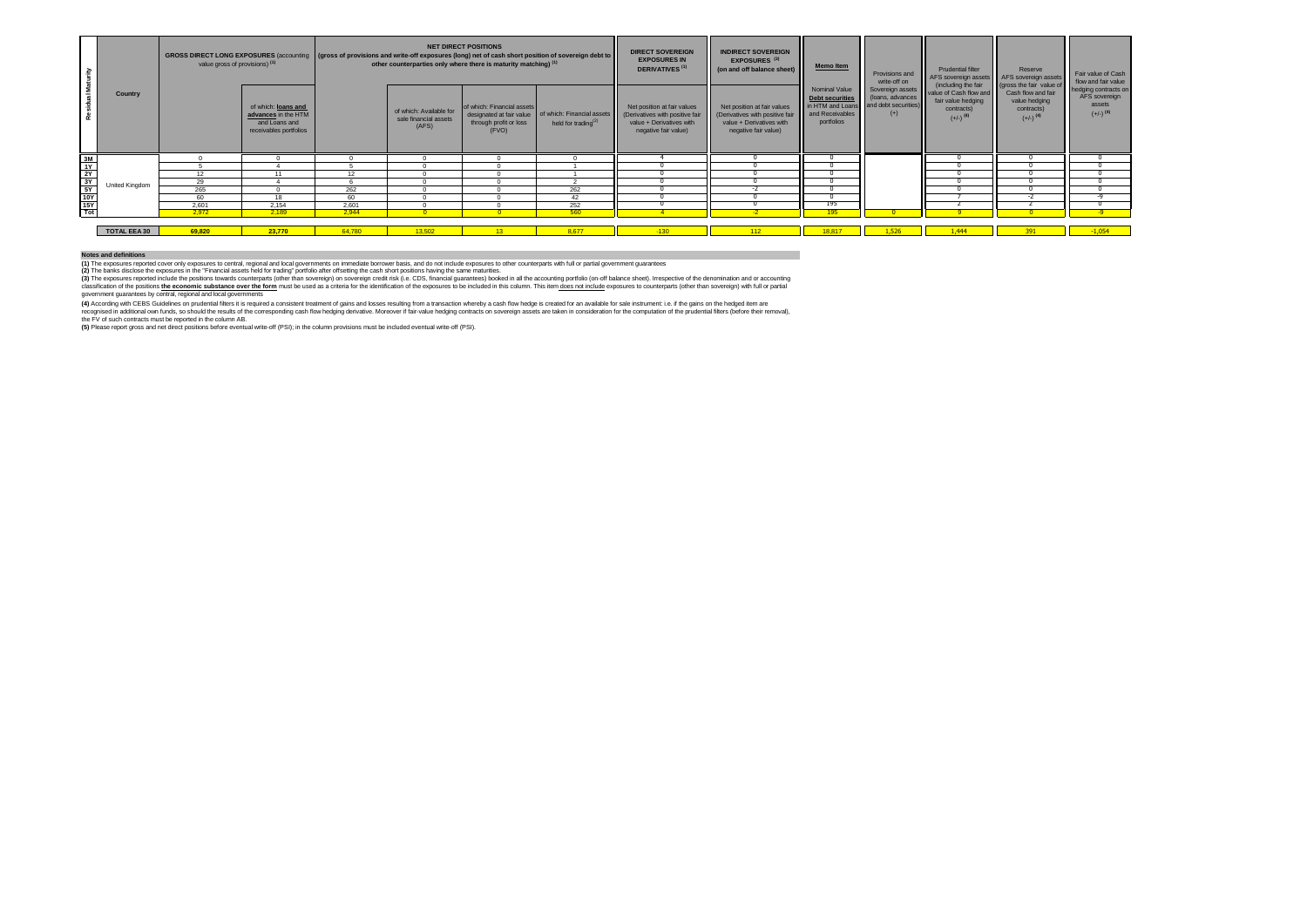## **Composition of RWA as of 30 September 2011**

Name of the bank: **Name of the bank: COMMERZBANK AG** 

**(in million Euro)**

|                                           | Rules at the end of September | <b>CRD 3 rules</b> |
|-------------------------------------------|-------------------------------|--------------------|
| Total RWA <sup>(1)</sup>                  | 244,178                       | 256,476            |
| <b>RWA</b> for credit risk                | 208,279                       | 208,685            |
| RWA Securitisation and re-securitisations | 4,214                         | 4,620              |
| RWA Other credit risk                     | 204,065                       | 204,065            |
| <b>RWA</b> for market risk                | 11,728                        | 23,620             |
| RWA operational risk                      | 24,171                        | 24,171             |
| Transitional floors <sup>(2)</sup>        | -                             |                    |
| <b>RWA Other</b>                          | $\overline{\phantom{0}}$      |                    |

## **Notes and definitions**

**(1)** The RWA calculated according to CRD III can be based on models that have not yet been approved by the National Supervisory Authority.

**(2)** All IRB/AMA banks in the exercise have applied transitional floor which assess the impact 80% of the Basel 1 requirements. However, wide divergences in national approaches to the floors means that two main approaches have been identified as set out in the methodological note. The transitional floor has been applied according to the following approach:

option 2